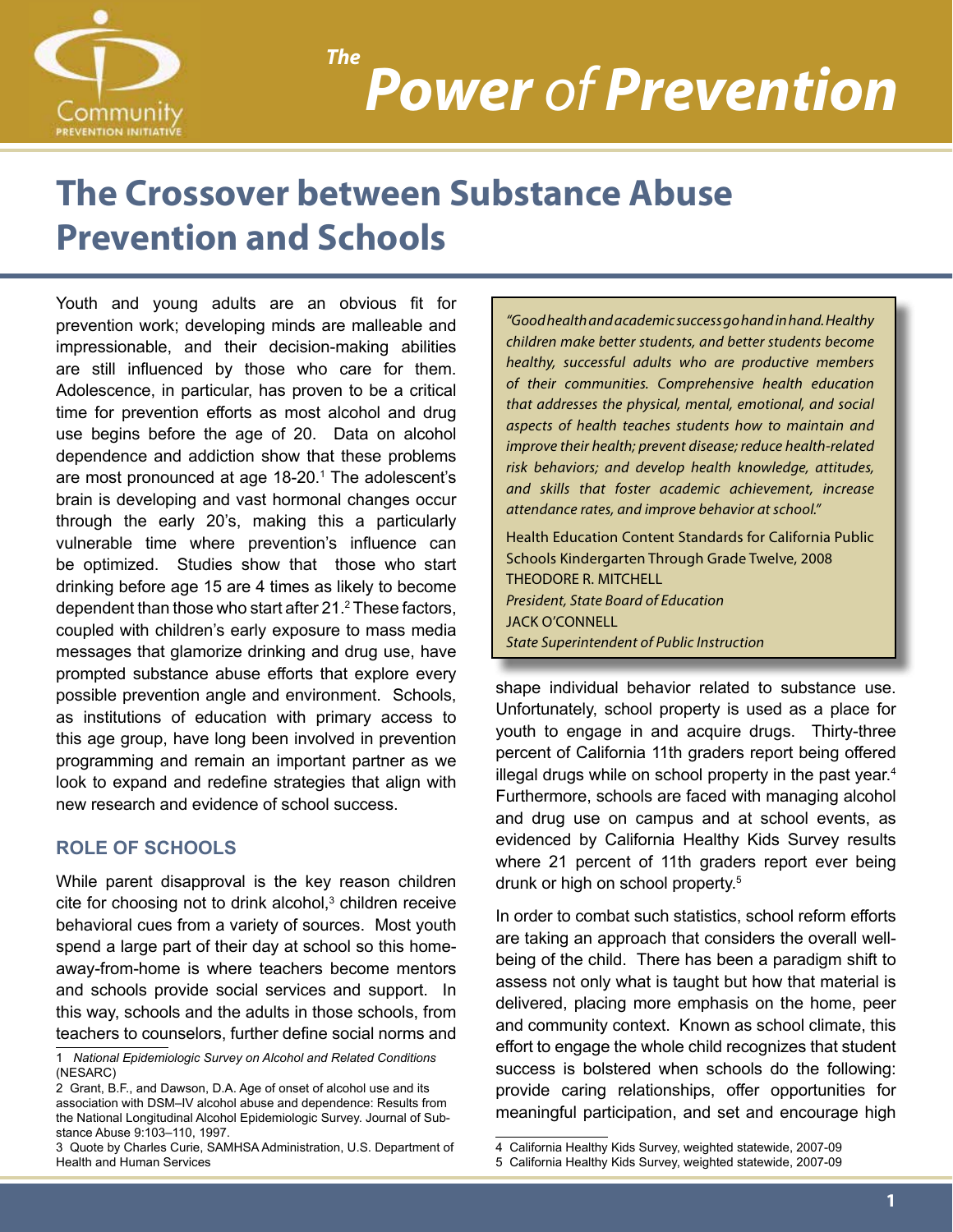

## **Power of Prevention**



expectations for all students. The following diagram from the California Department of Education's Workbook for Improving School Climate and Closing the Achievement Gap depicts this role and relationship.

There is significant cross-over with the school climate model and current efforts to prevent, reduce and mitigate harm related to substance use during adolescence. Programs and interventions that address drug and alcohol use approach the issue in ways that promote safety, engage students, improve school connectedness, and foster healthy development and family involvement with a particular focus on providing programs in a culturally responsive manner.

#### **Drug Use and the Impacts on Student Success**

Many studies conclude that decreasing student alcohol and drug use and preventing abuse will produce improvements in academic outcomes.<sup>6</sup> Student alcohol and drug use is also closely tied to truancy; according to a 2002 study, absenteeism provides a good indicator of low school attachment and of bonding with deviant peers and, therefore, likely links to drug use.<sup>7</sup> This finding supports previous research.

that students who are truant are also more likely to use substances.<sup>8</sup> The prevention field also addresses the impact that substance abusing parents and/or caregivers have on student behavior and their ability to succeed in school. It is well understood that children who are exposed to drug and alcohol abuse are at increased risk of experiencing academic and behavioral difficulties. Studies have also shown that students with emotional and behavioral disorders are already at risk for school failure, and are also at heightened risk for substance abuse.<sup>9</sup>

Recent research by the RAND Corporation reveals there are important nuances in prevention work with students. One study found that alcohol was more often used socially, while other drugs, such as the misuse of prescription drugs, was more often a sign of deviant behavior. Thus, different prevention approaches, ranging from stopping initiation to preventing misuse, are more likely to be successful with different populations of students.10

#### **School Governance in Support of Prevention**

As an institution governed by educational codes and curriculum standards, support for substance abuse prevention efforts is linked to student wellness. The health content standards for California schools seek to provide the academic framework and support that best positions students to become adults who are successful, productive community members. As schools carry out this role, they impart knowledge, attitudes and skills that promote student health, disease prevention and risk reduction.<sup>11</sup> School campuses provide a neutral and centralized place for programs and interventions to occur while also serving as a valuable resource to parents and the community. These factors make schools a natural partner in substance abuse prevention.

<sup>6</sup> Kevin King, Barbara T. Meehan, Ryan S. Trim, and Laurie Chassin. *Substance Use and Academic Outcomes: Synthesizing Findings and Future Directions.* Addiction (Journal), 2006 December; 101(12): 1688- 1689

<sup>7</sup> Densie Hallfors, Jack Vevea, Bonita Iritani, HyunSan Cho, Shereen Khatapoush, Leanard Saxe. *Truancy, Grade Point Average, and Sexual Activity: A Meta-Analysis of Risk Indicators for Youth Substance Use*. The Journal of School Health; May 2002; 72, 5.

<sup>8</sup> Dewey, J. Reviewing the Relationship Between School Factors and Substance Use for Elementary, Middle, and High School Students. Journal of Prevention. 1999; 19:177-225

<sup>9</sup> Schroeder, J. L., & Johnson, G. E. (2009). Accessing substance abuse prevention programs for schools. In*tervention in School & Clinic*, 44(4), 234-240.

<sup>10</sup> Schroeder, J. L., & Johnson, G. E. (2009). Accessing substance abuse prevention programs for schools. *Intervention in School & Clinic*, 44(4), 234-240

<sup>11</sup> Health Education Content Standards for California Public Schools Kindergarten Through Grade Twelve, 2008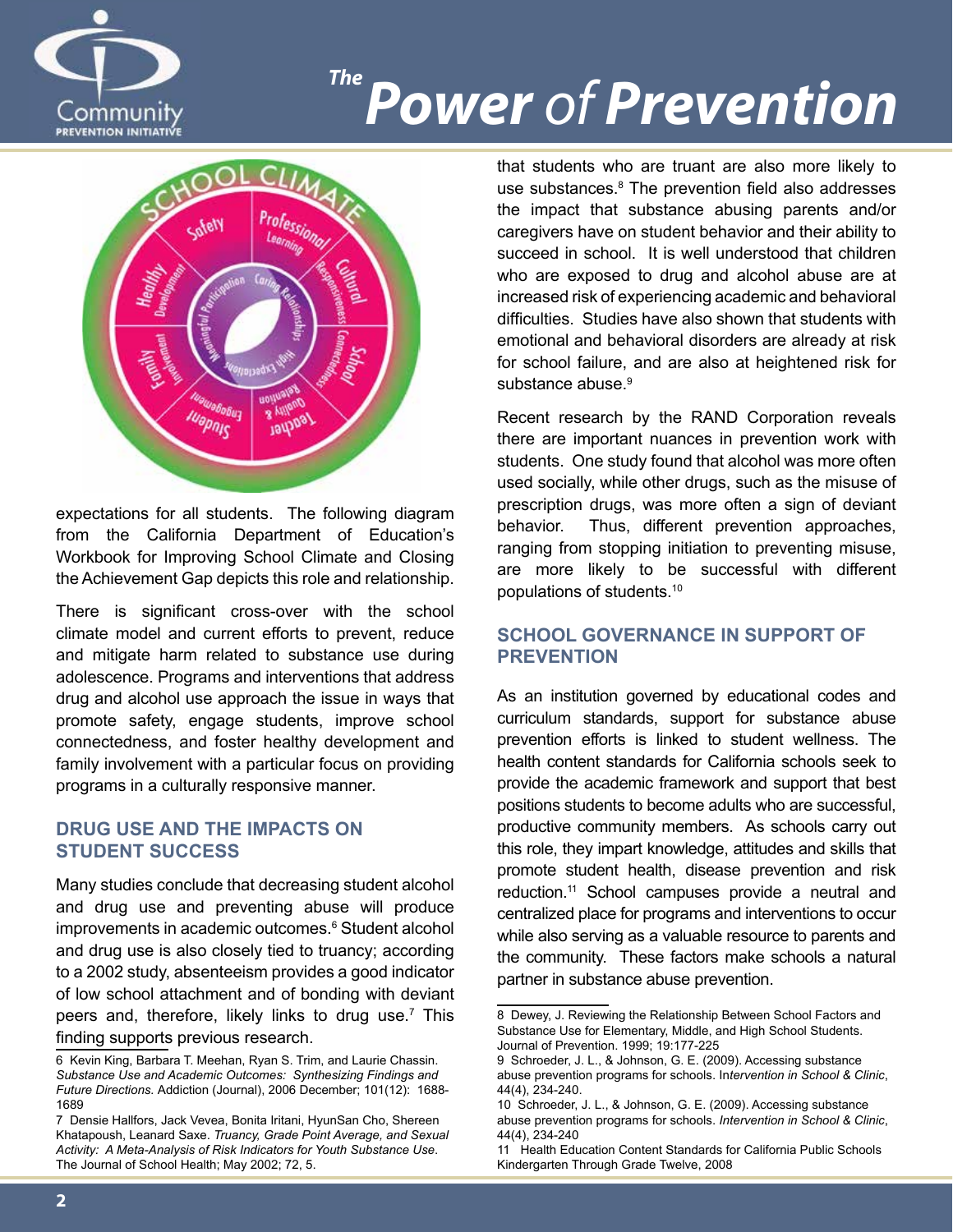

### **Power of Prevention**

#### **Balancing Fiscal Restraint with Best Practices in Prevention**

Schools pursue their academic goals within the confines of a funding structure, and balancing costs with measured outcomes has increased in priority during these challenging fiscal times. According to the National Center on Addiction and Substance Abuse at Columbia University (CASA), more attention should be given to the fact that substance use and addiction are the cause of significant expenditures and income losses in our schools. Research shows that education's spending/ costs on these problems is the second largest area of spending by local governments (see sidebar of school costs).12 For example, truancy (unexcused absence) causes a school's state funding to go down, as schools lose money on average daily attendance (ADA), a formula used to determine a large portion of school funding.<sup>13</sup> By investing in evidence-based substance abuse prevention, schools can improve attendance, reduce the need for discipline, and improve the academic performance of students.

#### **CASA identified cost areas linked to substance abuse**

- Alcohol- and drug-related truancy,
- Administration costs linked to coping with alcohol and other drug problems,
- Property damage and liability insurance costs driven by alcohol and other drugs,
- Higher health insurance costs for substance involved staff,
- Legal expenses linked to alcohol and other drugs,
- Drug testing costs,
- Employee assistance programs for substance abusers,
- Employee training, policy and staff development to increase awareness of and cope with substance abuse, and
- Capital outlays for special facilities needed for substance using students.

#### **Academic Performance, Risky Behavior and School Connectedness**

Students who feel a sense of connection to their school are more likely to have a number of positive health and academic outcomes. According to the Centers for Disease Control and Prevention, this connection is observed by students as a belief that the adults and peers in their school care about their learning as well as about them as individuals.

Implementation of evidence-based programs, coupled with strategies to promote school connectedness, can help schools have the greatest impact on the health and education outcomes of their students. These researchbased student outcomes include behaviors that relate to the use of drugs and alcohol. Students who feel connected to school are:

- More likely to attend school regularly, stay in school longer, and have higher grades and test scores.
- Less likely to smoke cigarettes, drink alcohol, or have sexual intercourse.
- Less likely to carry weapons, become involved in violence, or be injured from dangerous activities such as drinking and driving or not wearing seat belts.
- Less likely to have emotional problems, suffer from eating disorders, or experience suicidal thoughts or attempts.14

#### **What can be done**

The following strategies to increase school connectedness offered by the Centers for Disease Control and Prevention appeal to those engaged in substance abuse prevention work.<sup>15</sup>

1. Create decision-making processes that facilitate student, family, and community engagement, academic achievement; and staff empowerment.

<sup>12</sup> Shoveling Up II: The Impact of Substance Abuse on Federal, State and Local Budgets, May 2009 CASA

<sup>13</sup> ADA is defined as the total days of student attendance divided by the total days of instruction.

<sup>14</sup> U.S. Department of Health and Human Services, Centers for Disease Control and Prevention, National Center for Chronic Disease Prevention and Health Promotion, Division of Adolescent and School Health, Fostering School Connectedness: Improving Student Health and Academic Achievement, July 2009 Available at www.cdc.gov/HealthyYouth

<sup>15</sup> School Connectedness: Strategies for Increasing Protective Factors Among Youth. Atlanta, GA: U.S. Department of Health and Human Services; 2009.